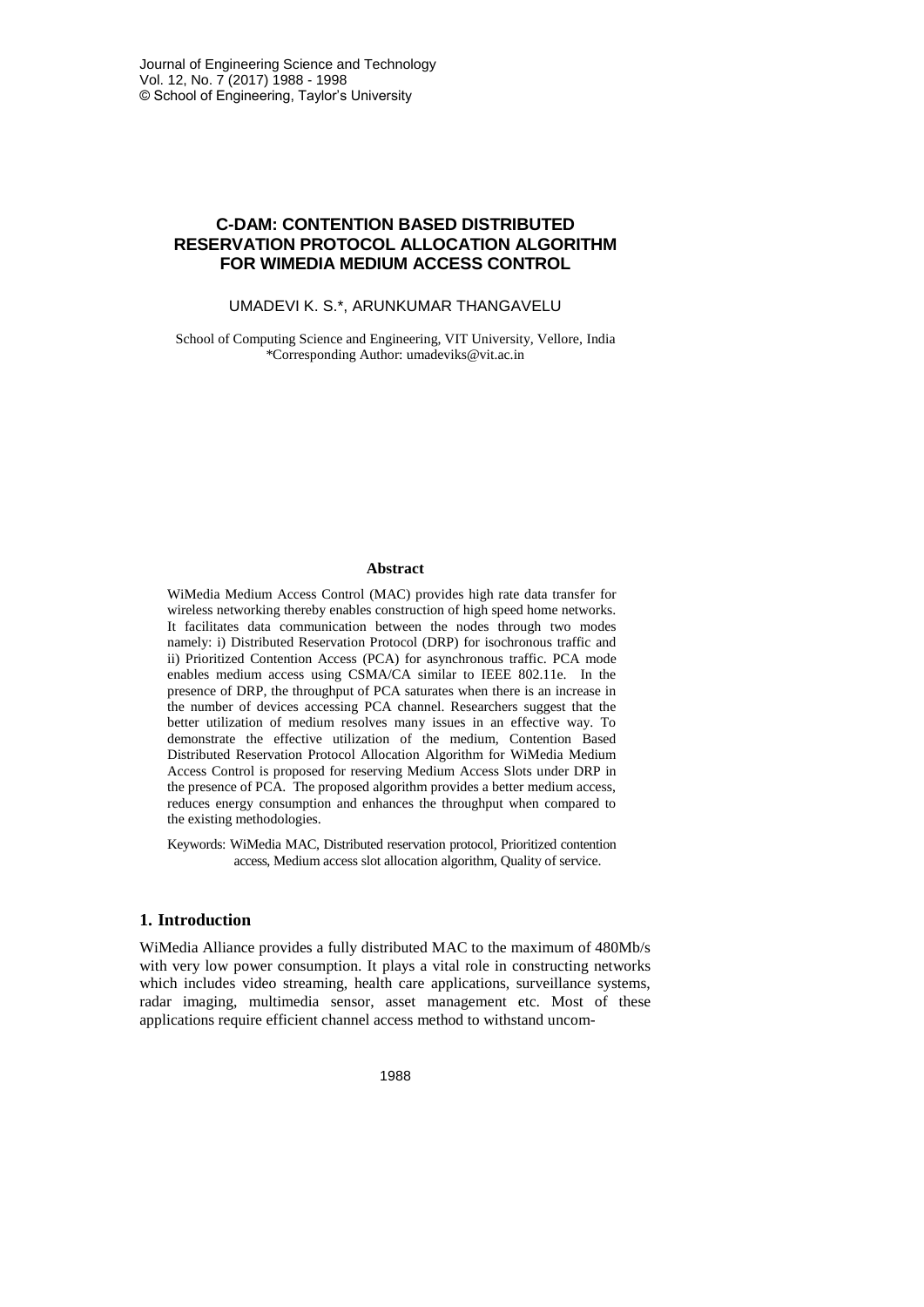| <b>Nomenclatures</b>   |                                                     |  |
|------------------------|-----------------------------------------------------|--|
| <i>DRP_DEVICE_LIST</i> | List of devices already registered                  |  |
| DRP FULL               | True, if no free MAS are available under DRP        |  |
| DRP.request            | Explicit DRP reservation request                    |  |
| DRP.response           | Denotes reply for the request                       |  |
| $pcaTimer_{Dstddr}$    | Timer initialized for first time access or DRP_FULL |  |
| <b>Greek Symbols</b>   |                                                     |  |
| $\mu$                  | Value of $10^{-6}$                                  |  |
| <b>Abbreviations</b>   |                                                     |  |
| <b>AIFS</b>            | Arbitrary Inter-Frame Space                         |  |
| <b>BP</b>              | Beacon Period                                       |  |
| C-DAM                  | Contention Based DRP Allocation Algorithm for       |  |
|                        | WiMedia MAC                                         |  |
| <b>CSMA</b>            | Carrier Sense Medium Access                         |  |
| <b>DRP</b>             | <b>Distributed Reservation Protocol</b>             |  |
| <b>EDCA</b>            | Enhanced distributed channel access                 |  |
| <b>MAC</b>             | Medium Access Control                               |  |
| <b>MAS</b>             | Medium Access Slot                                  |  |
| <b>PCA</b>             | <b>Prioritized Contention Access</b>                |  |
| QoE                    | <b>Quality of Experience</b>                        |  |
| QoS                    | Quality of Service                                  |  |
| <b>SIFS</b>            | Short Inter-Frame Space                             |  |

promising Quality of Service requirements like minimizing the delay, packet drop, and enrich the throughput.

The WiMedia MAC provides two mode of access, (i) Using reservation based methodology - Distributed Reservation Protocol (DRP) and (ii) Using random access methodology - Prioritized Contention Access (PCA). Both of these adhere to slotted access through Medium Access Slots (MASs). Each slot is having a duration of 256µs guarded by Short Inter Frame Space (SIFS) whereas zones are separated by guard time  $(10\mu s)$ .

Once synchronized, DRP enables the communicating devices to register the required bandwidth by identifying free slots through Control Frame - by making an explicit request or Beacon frames - by processing the Information Element contained in it(Implicit registration). Once the device completes the registration using DRP, includes one or more MAS slot with respect to reservation limitations then it may start to use it [1]. Using DRP, the device could save the energy spent, including backoffs while trying to access the medium [2]. Since the competing device may not be aware of the availability of the requested slot, it may fail to gain the medium access. Therefore, the entire effort put forth in accessing the medium is lost either in terms of power or processing time. Hence considering the nature of the network, there is a possibility of losing its chance due to congestion. The intention behind this proposal is nodes are prioritized considering its waiting time using a timer from the beginning.

WiMedia MAC also supports contention based access through PCA, using CSMA, one of the widely used channel access method in the wireless networking. If the medium is found idle, then the device waits for Arbitrary Inter Frame Space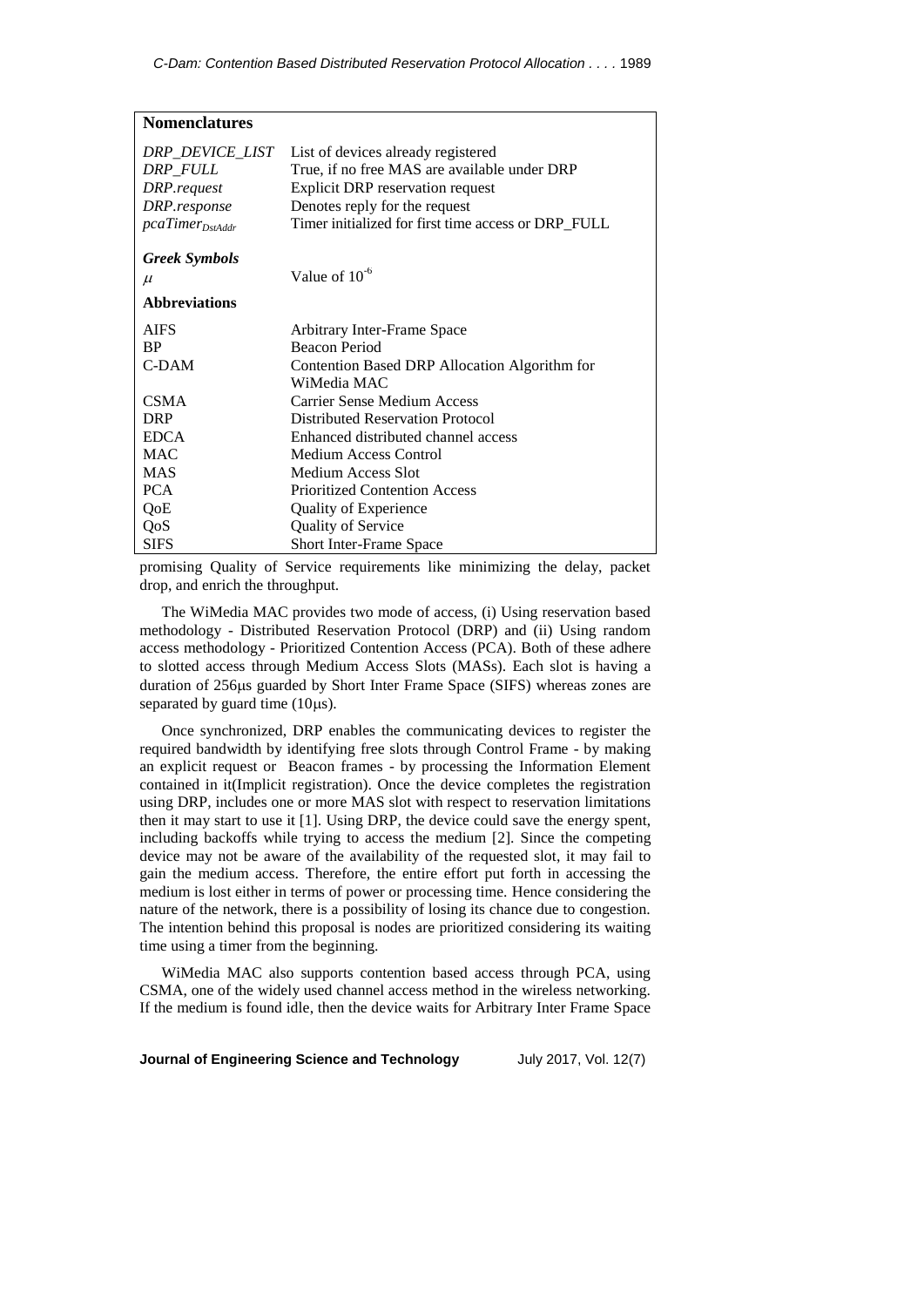(AIFS). After AIFS, the medium is found to be idle then the frame transaction starts otherwise the device initiates backoff procedure.

The current research interest in networking concentrates on multimedia communications. These communications requires higher bandwidth, low packet loss, low delay, etc., Even though PCA is relatively slow compared to DRP, it is effective in a smaller network. As the size of the network grows, the efficiency of PCA is decreased. Generally the contention based protocols were not designed to provide Quality of Service(QoS). The motivation behind this work is to maximize the throughput, minimize latency and power consumption, hereby trying to ensure a better utilization of resources to reduce the waiting time. So the objectives of the C-DAM are

- To design and develop a method to provide adaptive throughput in WiMedia communication.
- To analyse and propose an efficient channel utilization approach to support in QoS.
- To enable DRP allocation through the PCA mode.

# **2. Related Work**

A node can be prioritized based on the nature of the data it transmits [3] for provisioning medium access because the real time data is highly delay sensitive, so PCA provides different types of Access Categories in order to handle the data [1]. Several works [4-6] related to contention based access for real time traffic were done, but the issues related to the allocation of freed up slots were unaddressed. When there is a possibility of reuse, the effective utilization of the slots and prioritization of the nodes through PCA is highly recommended. Few researchers [4, 5] proposed hybrid mode of accessing medium, in which if enough bandwidth is not allocated through DRP then PCA is chosen for buffering and transmitting the data. In order to provide contention free service to support high data rate as well as appreciable quality of service it is preferable to use DRP rather than PCA [7, 8].

Resource scheduling algorithms [2] like subframe-fit, isozone-fit reservations and multiple piconet (scatternet) were also proposed. Significant improvements in the performance were shown by DRP compared to PCA [8, 2] including reuse of the channel. Energy consumption can be reduced by an appropriate algorithmic approach [6; Table 1].

The least prioritized PCA stream of traffic incurs minimum throughput and maximum delay during more data traffic and therefore some bandwidth can be allocated for PCA traffic [9-11]. Researchers extended a relay based method for accessing WiMedia network using DRP approach [12]. This paper in addition uses an Information Element to reserve bandwidth for accessing the medium. Through this it has shown a significant increase in throughput of the network. Hence in this paper we proposed a procedure to enable MAS reservation for availing contention free slots.

In later sections of this paper, we discussed the solution proposed using DRP allocation when devices access the medium for a long period compared to other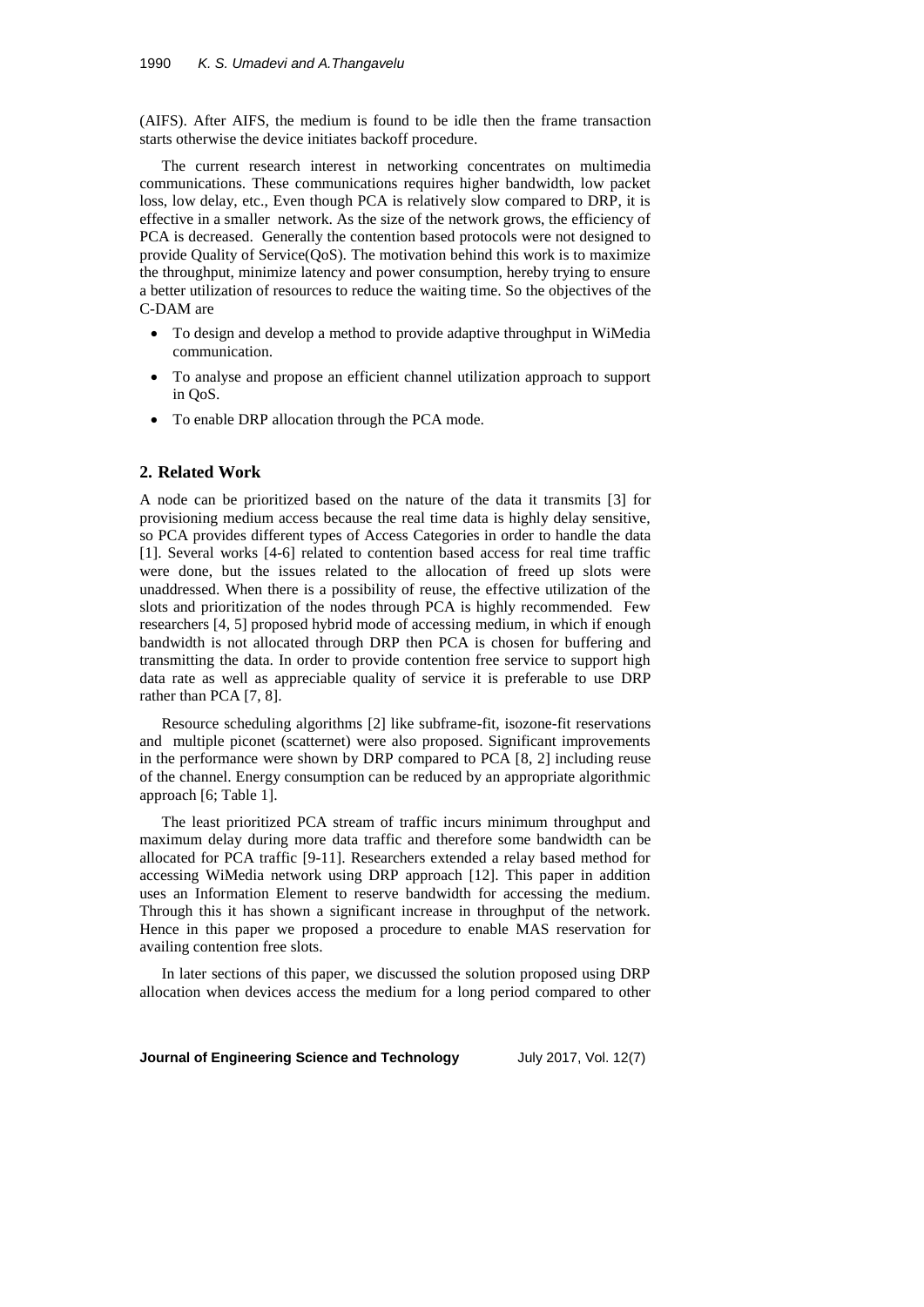nodes. These nodes were prioritized when reallocating the slots which were freed up most recently rather than providing the chance to the newly attempting node. We also analysed the effectiveness of the proposed algorithm and its influence in throughput and latency factors with respect to traditional approaches.

| Year | Author(s)                                                                                               | <b>Issues addressed</b>                                                                                                                                                 |
|------|---------------------------------------------------------------------------------------------------------|-------------------------------------------------------------------------------------------------------------------------------------------------------------------------|
| 2008 | K. -H. Liu, Xinhua<br>Ling, Xuemin Shen,<br>Mark, Jon W $[13]$                                          | Effect of AIFS need to be enlarged when the<br>traffic load is high or bursty.                                                                                          |
| 2009 | Ruby.R, Jianping Pan<br>[4]                                                                             | Using PCA protocol, under heavy traffic,<br>low priority data is affected compared to<br>high data traffic. Frame service time in the<br>presence of DRP is beneficial. |
| 2010 | Zhang. R, Ruby.R,<br>Jianping Pan, Lin Cai<br>$[5]$                                                     | PCA protocol may lead have significant<br>collision                                                                                                                     |
| 2011 | Chang. H.C,<br>Saewoong Bahk, [7]                                                                       | MAS allocation using different policies. In<br>which shared resource allocation results<br>better throughput.                                                           |
| 2012 | Rosier H, Sambale K<br>[8]                                                                              | Channel access using DRP based reservation<br>gain reuse when compared to PCA.                                                                                          |
| 2013 | Muhammad Alam,<br>Shahid Mumtaz, Firooz<br>B. Saghezchi, Ayman<br>Radwan, and Jonathan<br>Rodriguez [2] | Flexibility in reservation increase QoS and<br>QoE.                                                                                                                     |
| 2007 | D.T.C. Wong, F.P.S.<br>Chin, M.R. Shajan and<br>Y.H. Chew $[9]$                                         | Throughput of hard DRP is higher than the<br>soft DRP.                                                                                                                  |

**Table 1. Research advancement in PCA mode of Access for WiMedia MAC.**

# **3. Problem Description**

WiMedia provides time division based access, called superframe using beacon enabled devices. Figure 1 signifies the structure of superframe and the various modes of access of WiMedia MAC, the superframe duration is 65536µs. DRP is a distributed reservation based access method for transmitting isochronous traffic. PCA provides CSMA/CA based access method to transmit asynchronous traffic similar to IEEE 802.11e EDCA. The synchronization among the devices in a superframe is based on beacon frames.



**Fig. 1. Structure of a superframe.**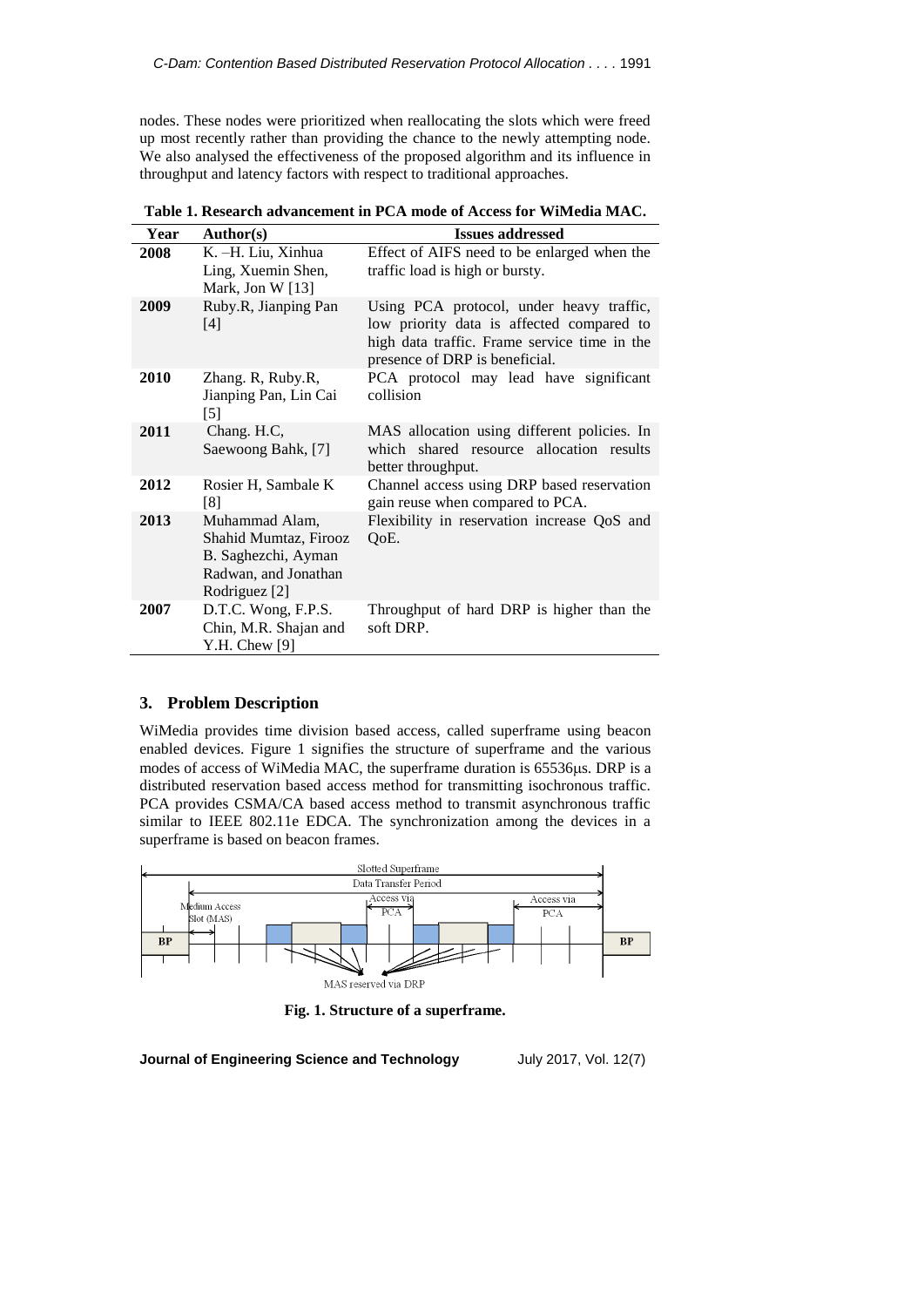WiMedia MAC maintains the reservation details are mentioned in DRP Allocation Field. Before transmitting the data, source devices check for the availability of the medium. If the specified destination details are not found in the list, it requests the receiver to allocate the MAS slot for the amount of time it needs to use the channel. If the amount of time requested is not granted for completing the data transfer then it may need to continue in the next Superframe depending upon the mTotalMASLimit [1]. Based on the number of incoming request for a device, it can allocate multiple slots for its neighbours. If the request exceeds the limit, then the device may access through PCA mode.



**Fig.** 2. Node<sub>B</sub> is communicating with Node<sub>E</sub> via PCA.

Assume that  $Node_B$  allocates the slots to its neighbouring node as per reservation limitations Since no more slots are left in DRP,  $Node<sub>E</sub>$  communicates with Node<sub>B</sub> using PCA (Fig. 2). If any one of the node (Node<sub>C</sub>) releases the allocated slots using Unused DRP reservation Announcement (UDA) control frames and the receiver in turn confirm the release of these reserved slots with Unused DRP Reservation response (UDR) control frames, then  $Node_B$  checks for the nodes that is in contact for a longer time period, for eg. Node<sub>E</sub>. Then the freed slots are allocated to the concern node. Otherwise, the Slot is allocated to the incoming request.

## **4. C-DAM: Contention Based DRP Allocation Algorithm for WiMedia MAC**

Since network consists of finite resources, it may not satisfy the entire resource requirements. In the network to deliver a particular flow of quantitatively specified quality of service, like a bound on delay, it is necessary to set aside certain resources such as a share of bandwidth, link adaption, number of buffers, for the specific flow [5]. In order to maintain the quality of service commitments, the network architecture needs to maintain resource allocation algorithm.

Wireless CSMA networks may starve for resource while the high priority nodes always gain good throughputs compared to other nodes. The starvation may be classified into two categories: i) Equilibrium Starvation, where the link may always be underutilized resulting least throughput and ii) Temporal Starvation, in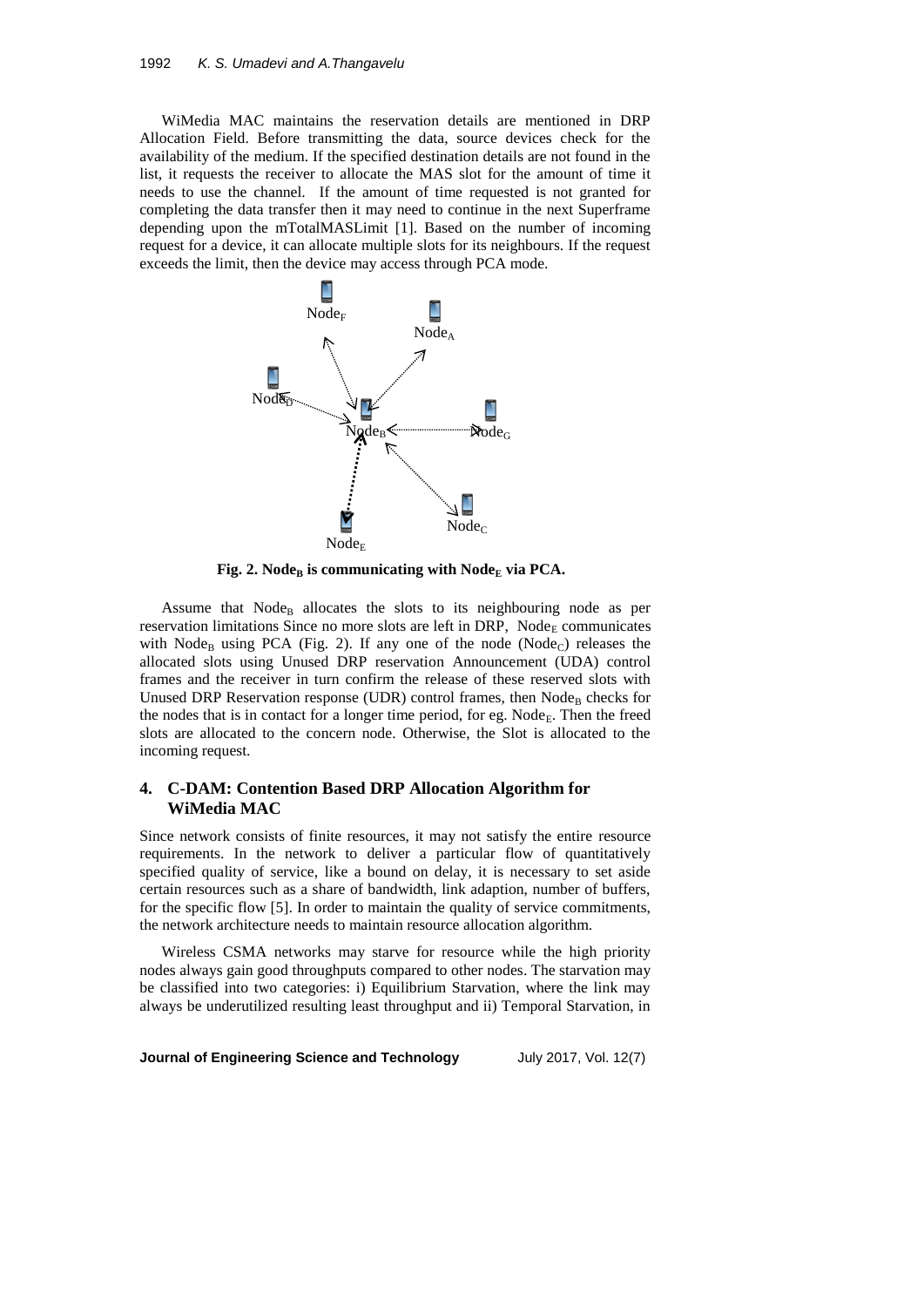which resources are not available for a long period of time. So in this work, a solution for the second category by considering a node's past history of link utilization/quality or its future behaviours and prioritized the trust worthy nodes based on temporal information. In C-DAM, the history of the communication is used and whichever the node is transferring data for a longer period is given the highest priority by using a timer called pcaTimer. By considering the reliability of neighbor node a new methodology for registering medium access slots under DRP is suggested for sharing the communication links in an efficient manner.

The resource allocation procedure use a parameter called "hit" to maintain the history of access. Every time the node accesses the neighbor through PCA mode it gains a credit (hit) and gets incremented by 1. The node having more number of credits will be having the highest chance for MAS reservation using DRP. When the slots are released by its neighbouring node, the corresponding device will sort all the Pca\_list based on waiting time and then by hit value. In the Pca\_list, address having the highest waiting time and hit value will be chosen. An explicit DRP reservation procedure will be initiated for the identified device. If the specified device responds with reason code as either pending or denies then the chance will be given to the device with the next highest hit value otherwise the registration is accomplished. The procedure continues until a device with the highest hit value accepts the reservation. DRP\_DEVICE\_LIST consists of the set the devices registered using DRP reservation method. If the total number of slots exceeds the mTotalMASLimit then DRP\_FULL is set to true otherwise it holds false.

## **Algorithm for DRP reservation using C-DAM:**

# *Source Node: Input: DRP\_DEVICE\_LIST,DstAddr,Pca\_list[] Output: DRP\_DEVICE\_LIST, Pca\_list[] while true do Receive data from upper layer Check the availability of MAS slot with DRP reservation for the DstAddr Initialize hit to zero if DRP\_DEVICE\_LIST != DstAddr && DRP\_FULL then if !pcaTimerDstAddr then initialize pcaTimerDstAddr endif increment hit by 1 access the medium through PCA slots update Pca\_list with self-address send Pca\_list along with the data else proceed with DRP based reservation procedure*

*continue data transfer using registered slot*

## *endif end while*

*Destination Node: Input: DRP\_DEVICE\_LIST,DstAddr,Pca\_list[]*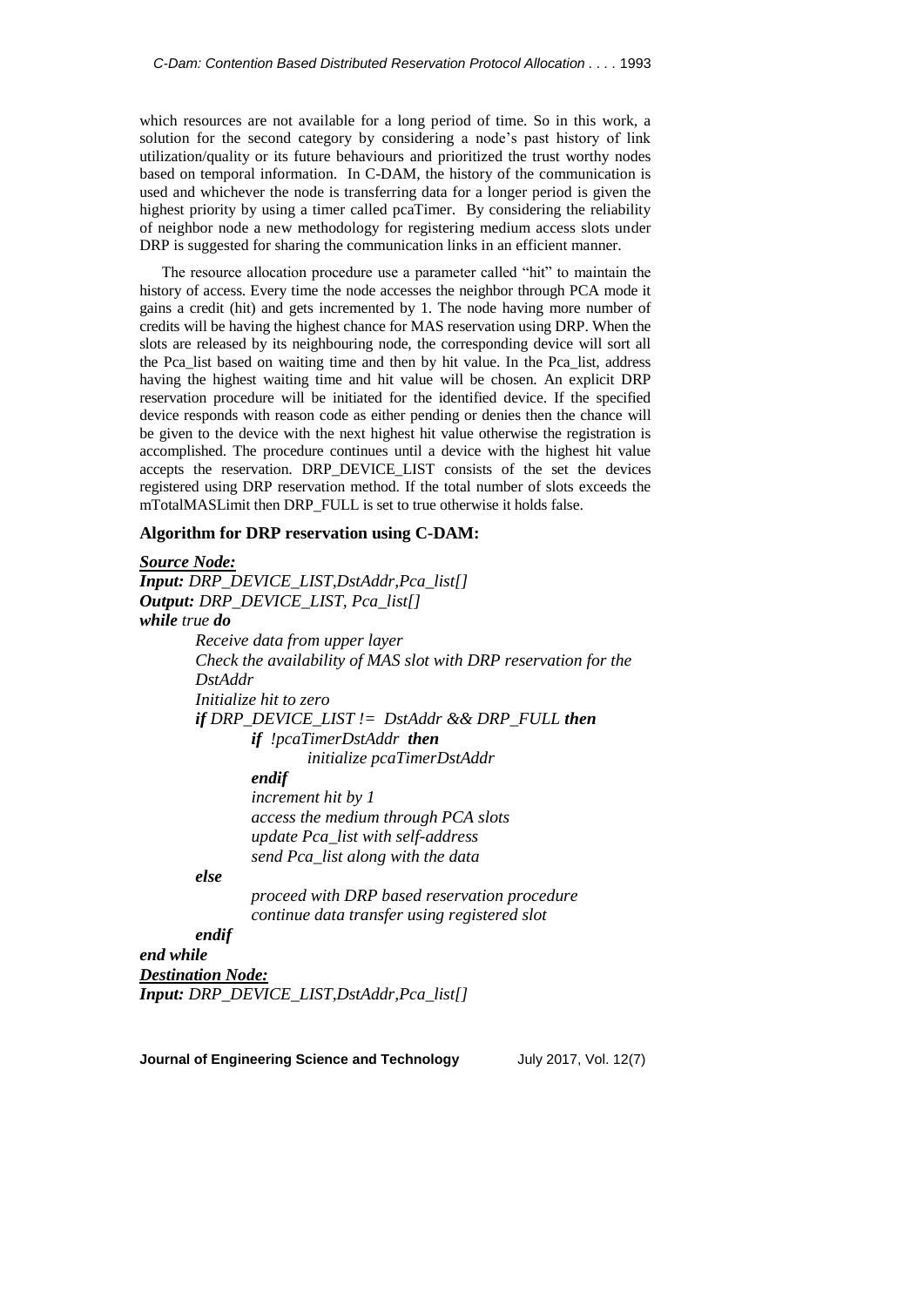*Output: DRP\_DEVICE\_LIST, Pca\_list[] while true do Receive data from lower layer Initialize flag to 1 //Maintain PCA device list Pca\_list[i].address = srcAddr Pca\_list[i].waitTime = pcaTimerDstAddr Pca\_list[i].hit = hit Sort Pca\_list by waitTime then by hit DRP slot released using UDA frames Confirm the free slots by receiving UDR frames for every address in Pca\_list do Send the DRP.request to the address Receive the DRP.response from the address set address to SrcAddr if SrcAddr accepts then initiate data transfer in the identified slot break else flag = 0 endif endfor if flag == 0 then identify device with highest hit value Send the DRP.request to the corresponding SrcAddr Confirm DRP.reservation Continue data transfer using registered slot else // If no such device available free up the slots for new request endif*

*end while*

# **5. Performance Analysis**

OMNeT++ is an open source model for component based architecture, programmed in C++ incorporated into a large single component. Omnet++ has an extensive GUI support, reusable models which can be embedded into any applications. It holds huge number of protocols and agents for working with communication networks. INET is particularly advantageous while designing and validating new set of protocols, or exploring new or exotic scenarios. INET contains models for the Internet protocol stack for both wired and wireless link layer protocols in order to support mobility, MANET protocols, DiffServ, several application models, and many other protocols and components. Several other simulation frameworks take INET as a base, and extend it into specific directions, such as vehicular networks, overlay/peer-to-peer networks, or LTE.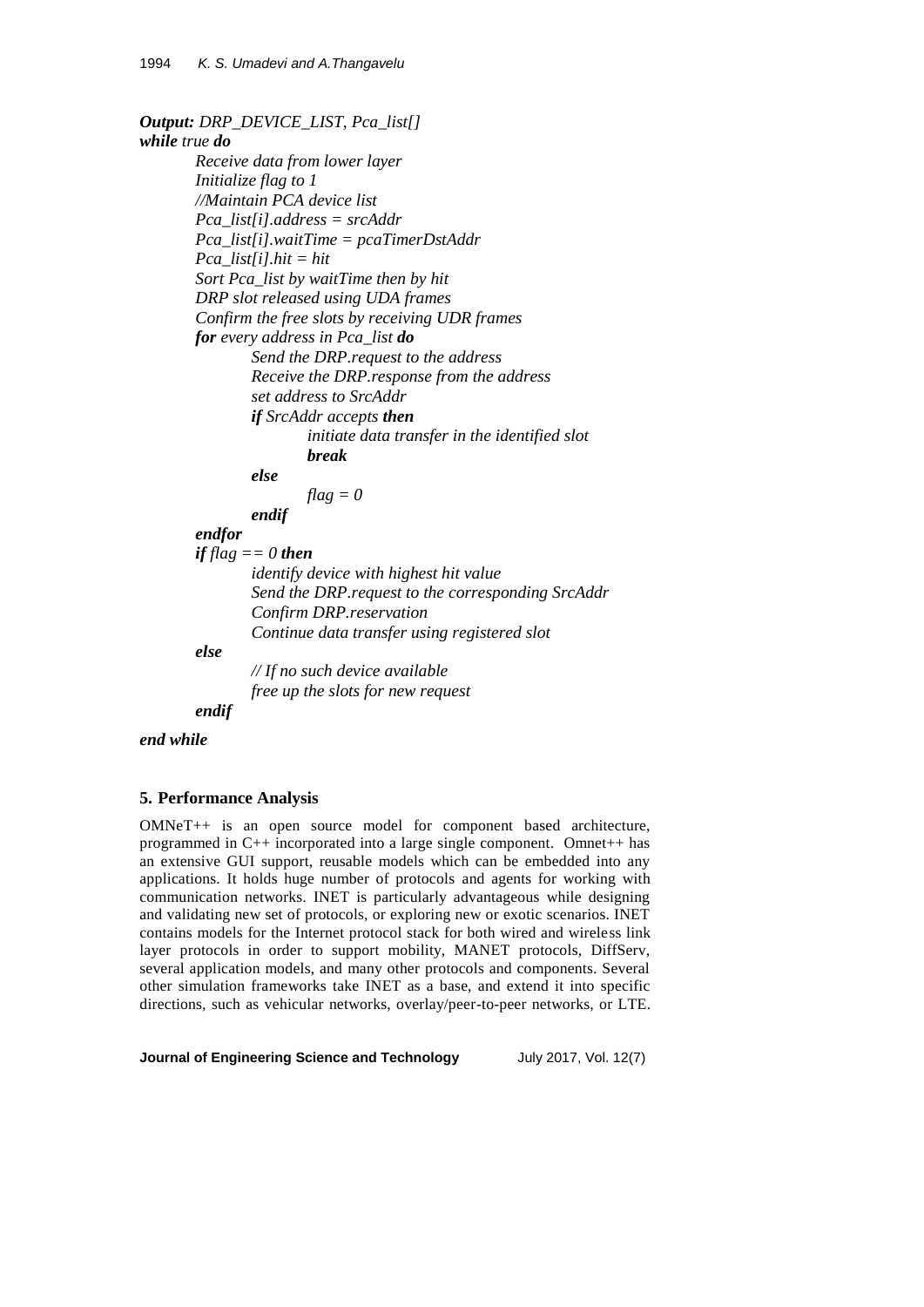To evaluate the proposed method, we have used OmNet++ version 4.3 and inetmnanet-2.2.

The parameters used for simulation are listed in Table 2 as per specification.

| <b>Parameters</b>          | <b>Values</b>             |  |  |
|----------------------------|---------------------------|--|--|
| <b>Number of Node</b>      | Varies from 10 to 50      |  |  |
| <b>Superframe duration</b> | $256 \times$ MAS duration |  |  |
| Payload                    | 4096 bytes                |  |  |
| <b>Bandwith</b>            | 480Mbps                   |  |  |
| <b>MAS</b> duration        | $256 \text{ }\mu\text{s}$ |  |  |
| <b>Total No. of MAS</b>    | 256 MASs                  |  |  |
| mTotalMASLimit             | 112 MASs                  |  |  |
| <b>SIFS</b>                | $12\mu s$                 |  |  |
| AIFS(0)                    | $28 \mu s$                |  |  |

**Table 2. Simulation parameters.**

Since WiMedia supports various access categories (AC), we assume the access category is the same for the communicating nodes. In peer to peer network, any node needs to handle its data traffic by itself and it must identify its chance for accessing the medium by competing other nodes including those having higher priority. Any simplest MAC protocol using contention based access may result lower performance. In PCA mode, when the number of communicating nodes increases the throughput of the system starts decreasing sharply, hence the below mentioned case specifies the degradation of throughput. DRP assures data transfer only when slots are registered. Although packets may be dropped by the application layer, DRP ensures data transmission after the slots were registered. As shown in Fig. 3, the number of nodes increases collision, thereby number of packets to be transmitted is not guaranteed since it purely depends on the factor whether it will be able compete the other nodes or not.

The throughput of the network is inversely proportional to the number of devices accessing the concern Superframe. Using C-DAM, a nearly optimal scheduling method for DRP based slot allocation using PCA mode is proposed. The Nodes may spend time in accessing the medium through CSMA/CA method, so initially there is a high possibility of delay in the overall network throughput. Though the throughput is not similar to that DRP, the proposed algorithm attempts to increase the throughput (Fig. 4) by prioritizing the nodes while reserving the slots. However the nodes may experience the delay since its initial mode of access via PCA and the success is based on the time taken in trying to contact the neighbor.

As a result of the C-DAM, we were able to maximize the throughput when compared to PCA's performance. But the discussion is limited to the availability of free slots available under DRP i.e. mTotalMASLimit. Various suggestions were made for the betterment of PCA since it prioritizes the data which was not considered under DRP. Hence, researchers have shown simulation studies on energy consumption of slotted CSMA/CA protocol considering the backoff period required when the medium is busy [14]. Researchers consider various metrics like reservation type, packet drop ratio other than backoffs along with slotted CSMA/CA to minimize energy consumption.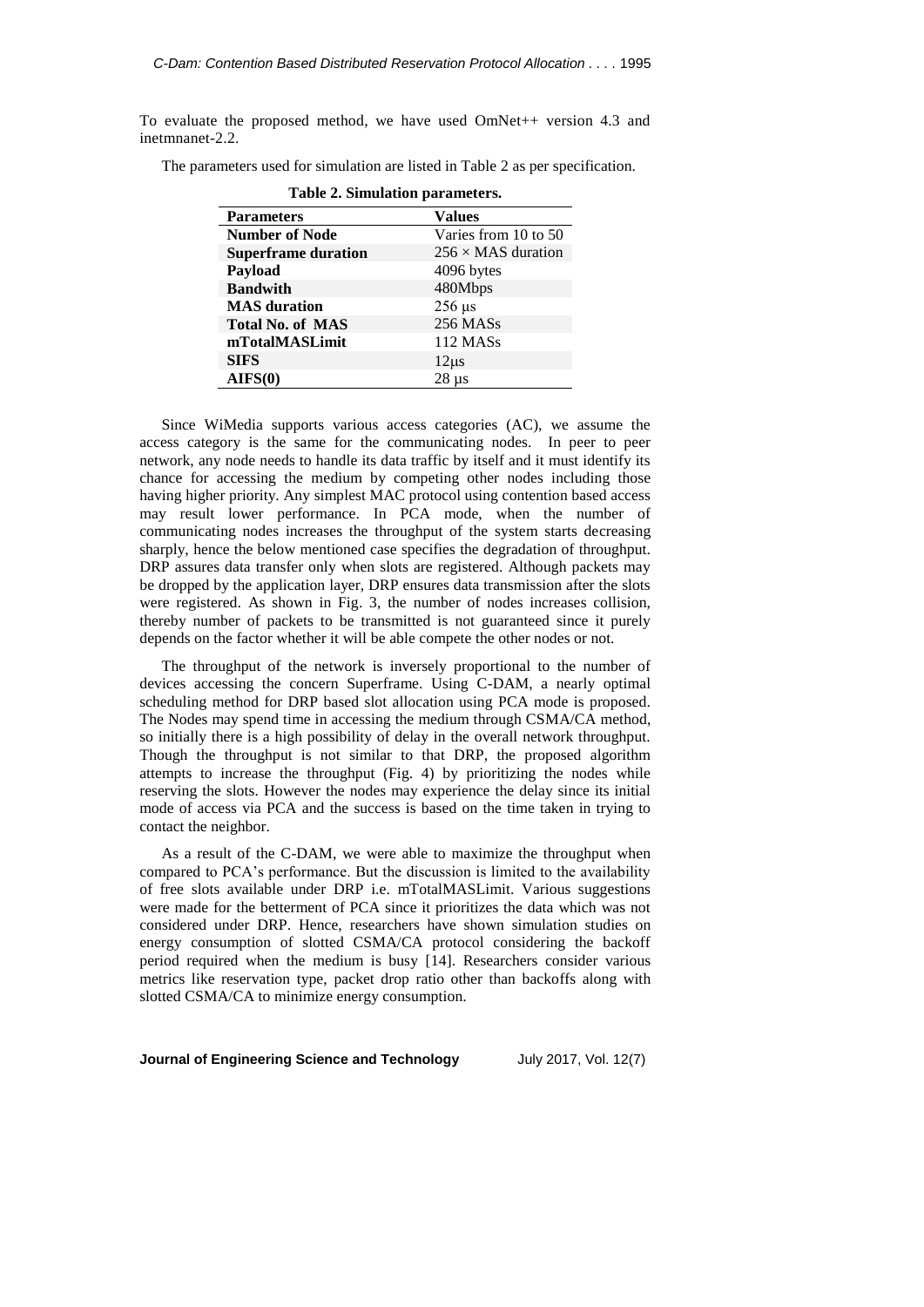

**Fig. 3. Node density vs. DRP and C-DAM.**



**Fig. 4. Comparison of throughout in PCA, DRP, and C-DAM.**

## **6. Conclusion**

This paper investigates the degradation of network performance in a congested network. Devices that access their respective slots through the beacon may be non-active. Those devices, which initiate the communication, will start transmitting the first beacon and the alignments may be possible due to the new additions and deletions. So a methodology for enhancing QoS using MAS allocation is proposed which shows the improvement in the channel utilization. By this algorithm a new method of DRP allocation and prioritize the trust worthy neighbours are done. Even though the devices experiences delay, the overall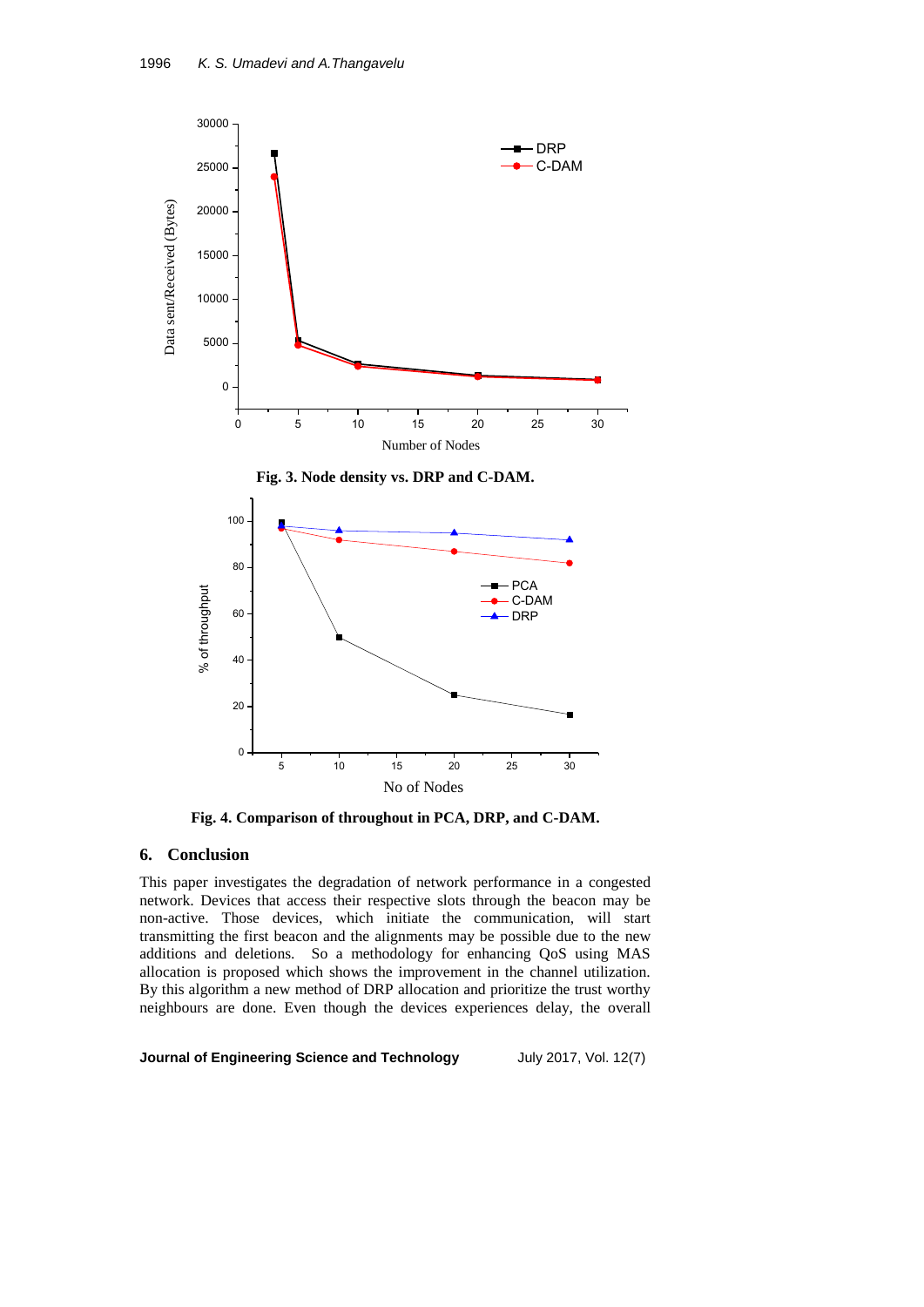performance of the C-DAM shows an effective utilization of the bandwidth. One of the important factors for energy dissipation is while transmitting/receiving data. Since the devices accessing the medium continuously is prone to lose more energy and also, CSMA method consumes more power, the proposed algorithm helps to reduce the power consumption.

#### **References**

- 1. Specification for Distributed MAC for Wireless Networks version 1.5 (2009). WiMedia Alliance.
- 2. Alam, M.; Mumtaz, S.; Saghezchi, F.B.; Radwan, A.; and Rodriguez, J. (2013). Energy and throughput analysis of reservation protocols of Wi media MAC. *Journal of Green Engineering*, 3(4), 363-382.
- 3. Liu, K.-H.; Ling, X.; Shen, X.; and Mark, J.W. (2008). Performance analysis of prioritized MAC in UWB WPAN with bursty multimedia traffic. *IEEE Transactions on Vehicular Technology*, 57(4), 2462-2473.
- 4. Ruby, R.; and Pan, J. (2009). Performance analysis of WiMedia UWB MAC. *In Proceedings of 29th IEEE International Conference on Distributed Computing Systems Workshop*, 504-510, IEEE Press, Newyork.
- 5. Zhang, R.; Ruby, R.; Pan, J.; Cai, L.; and Shen, X. (2010). A hybrid reservation/contention-based MAC for video streaming over wireless networks. *IEEE Journal on Selected Areas in Communications*, 28(3), 389-398.
- 6. Lee, S.R.; Choi, M.S.; Lee, Y.; Park, S.; and Kim, J.W. (2014). An energy efficient multimedia streaming scheme in WiMedia networks. *International Journal of Multimedia and Ubiquitous Engineering*, 9(1), 347-360.
- 7. Chang, H.C.; and Bahk, S. (2011). Throughput enhancement using synchronization and three-dimensional resource allocation. *EURASIP Journal on Wireless Communications and Networking*, 2011(1), 1-12.
- 8. Rosier, H.; and Sambale, K. (2012). Performance evaluation of channel access protocols in overlapping ECMA-368 wireless personal area networks. *In Proceedings of 23<sup>rd</sup> IEEE International Symposium on Personal Indoor and Mobile Radio Communications*, Sydeny, Australia, 362-368.
- 9. Wong, D.T.C.; Chin, F.P.; Shajan, M.R.; and Chew, Y.H. (2007). Performance analysis of saturated throughput of PCA in the presence of hard DRPs in WiMedia MAC. *In Procedings of IEEE Wireless Communications and Networking Conference*, Hong Kong, 423-429.
- 10. Wong, D.T.C.; Chin, F.P.; Shajan, M.R.; and Chew, Y.H. (2007). Performance analysis of saturated throughput of PCA in the presence of soft DRPs in WiMedia MAC. *In proceedings of 65th IEEE Vehicular Technology Conference*. Baltimore, Maryland USA, 1275-1281.
- 11. Wong, D.T.C.; Chin, F.P.; Shajan, M.R.; and Chew, Y.H. (2007). Saturated Delay of PCA with Hard DRPs in WiMedia MAC. *In proceedings of 18th IEEE International Symposium on Personal, Indoor and Mobile Radio Communications*. Athens, Greece, 1-5.
- 12. Daneshi, M.; Pan, J.; and Ganti, S. (2010). Distributed reservation algorithms for video streaming over UWB-based home networks. *In proceedings of*  $7<sup>th</sup>$